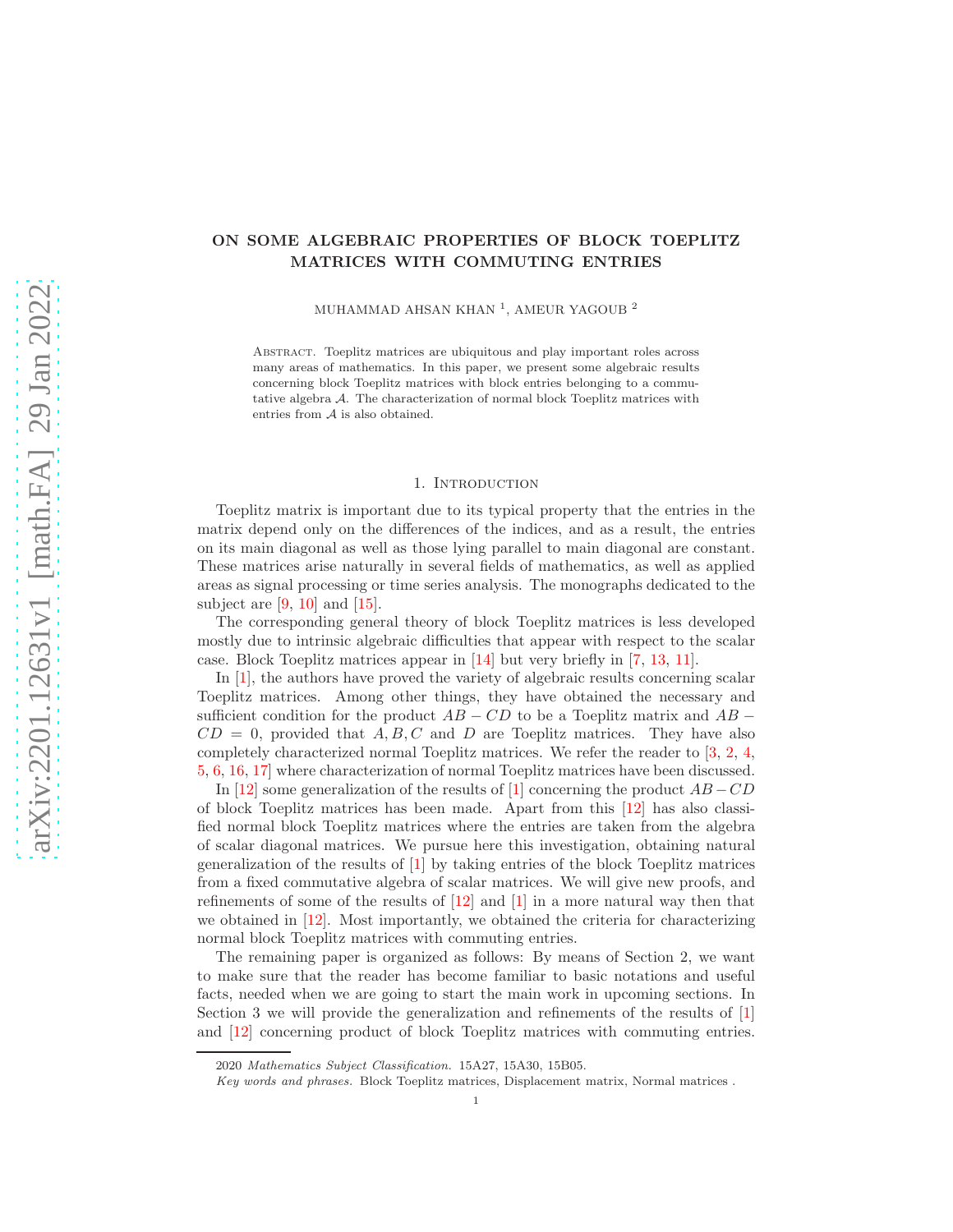Section 4 is concerned with the commutation of certain block Toeplitz matrices. In the last Section, we obtain the characterization of normal block Toeplitz matrices with commuting entries.

## 2. Preliminaries

As usual  $\mathbb C$  stands for the set of complex numbers. We designate by  $\mathcal M_n$  the algebra of  $n \times n$  matrices with entries from  $\mathbb{C}$ . We will prefer to label the rows and columns of  $n \times n$  matrices from 1 to n; so  $A \in \mathcal{M}_n$  is written  $A = (a_{i,j})_{i,j=1}^n$ with  $a_{i,j} \in \mathbb{C}$ . Then  $\mathcal{T}_n \subset \mathcal{M}_n$  is the space of scalar Toeplitz matrices. We will mostly be interested in block matrices, that is, matrices whose elements are not necessarily scalars, but elements in  $\mathcal{M}_d$ . Thus a block Toeplitz matrix is actually an  $nd \times nd$  matrix, but which has been decomposed in  $n^2$  blocks of dimension d, and these blocks are constant parallel to the main diagonal.

Throughout in this paper, we will denote  $n \times n$  block matrices by bold capital letters. As a preparation, let us remember that the entries of scalar Toeplitz matrices are complex numbers. Therefore, in order to obtain relevant results for block Toeplitz matrices, as a first step we will assume that their entries belong to a fixed commutative algebra of  $\mathcal{M}_d$ , that we will denote by A. If A is a subalgebra of  $\mathcal{M}_d$ , then A' denotes the commutant of A (the set of all  $d \times d$  matrices commuting with every element of  $A$ ). It is straightforward to show that  $A'$  is also an algebra.  $\sqrt{2}$  $\sqrt{2}$ 

If 
$$
A = \begin{pmatrix} 0 \\ A_1 \\ A_2 \\ \vdots \\ A_{n-1} \end{pmatrix}
$$
 and  $\Omega = \begin{pmatrix} 0 \\ \Omega_1 \\ \Omega_2 \\ \vdots \\ \Omega_{n-1} \end{pmatrix}$  are column vectors with entries from

A, then let  $\mathbf{T}(A, \Omega)$  denote the  $n \times n$  block Toeplitz matrix of the form:

(2.1) 
$$
\mathbf{T}(A,\Omega) = \begin{pmatrix} 0 & \Omega_1^* & \Omega_2^* & \dots & \Omega_{n-1}^* \\ A_1 & 0 & \Omega_1^* & \dots & \Omega_{n-2}^* \\ A_2 & A_1 & 0 & \dots & \Omega_{n-3}^* \\ \vdots & \vdots & \vdots & \ddots & \vdots \\ A_{n-1} & A_{n-2} & A_{n-3} & \dots & 0 \end{pmatrix}.
$$

Then  $\mathbf{T}(A,\Omega) + \mathbf{A}_0$  will describe the general block Toeplitz matrix. If A is a commutative subalgebra of  $\mathcal{M}_d$ , then we will use the following notations:

- $\mathcal{M}_n \otimes \mathcal{A}$  is the collection of  $n \times n$  block matrices whose entries all belong to A;
- $\mathcal{T}_n \otimes \mathcal{A}$  is the collection of  $n \times n$  block Toeplitz matrices whose entries all belong to  $\mathcal{A}$ ;
- $\mathcal{D}_n \otimes \mathcal{A}$  is the collection of  $n \times n$  diagonal block Toeplitz matrices whose entries all belong to  $\mathcal{A}$ ;
- $\mathcal{C} \otimes \mathcal{A}$  is the collection of all  $n \times 1$  block matrices whose entries all belong to  $A$  ;
- $\mathcal{R} \otimes \mathcal{A}$  is the collection of all  $1 \times n$  block matrices whose entries all belong to A.

It is obvious that  $\mathcal{D}_n \otimes \mathcal{A} \subset \mathcal{T}_n \otimes \mathcal{A} \subset \mathcal{M}_n \otimes \mathcal{A}$ . If  $A \in \mathcal{C} \otimes \mathcal{A}$  (or  $\mathcal{R} \otimes \mathcal{A}$ ) and  $X \in \mathcal{A}'$ , then we will use the notation  $X \diamond A$  to indicate that X is multiplied in a usual way with every entry of A. The results of our paper are related to the vectors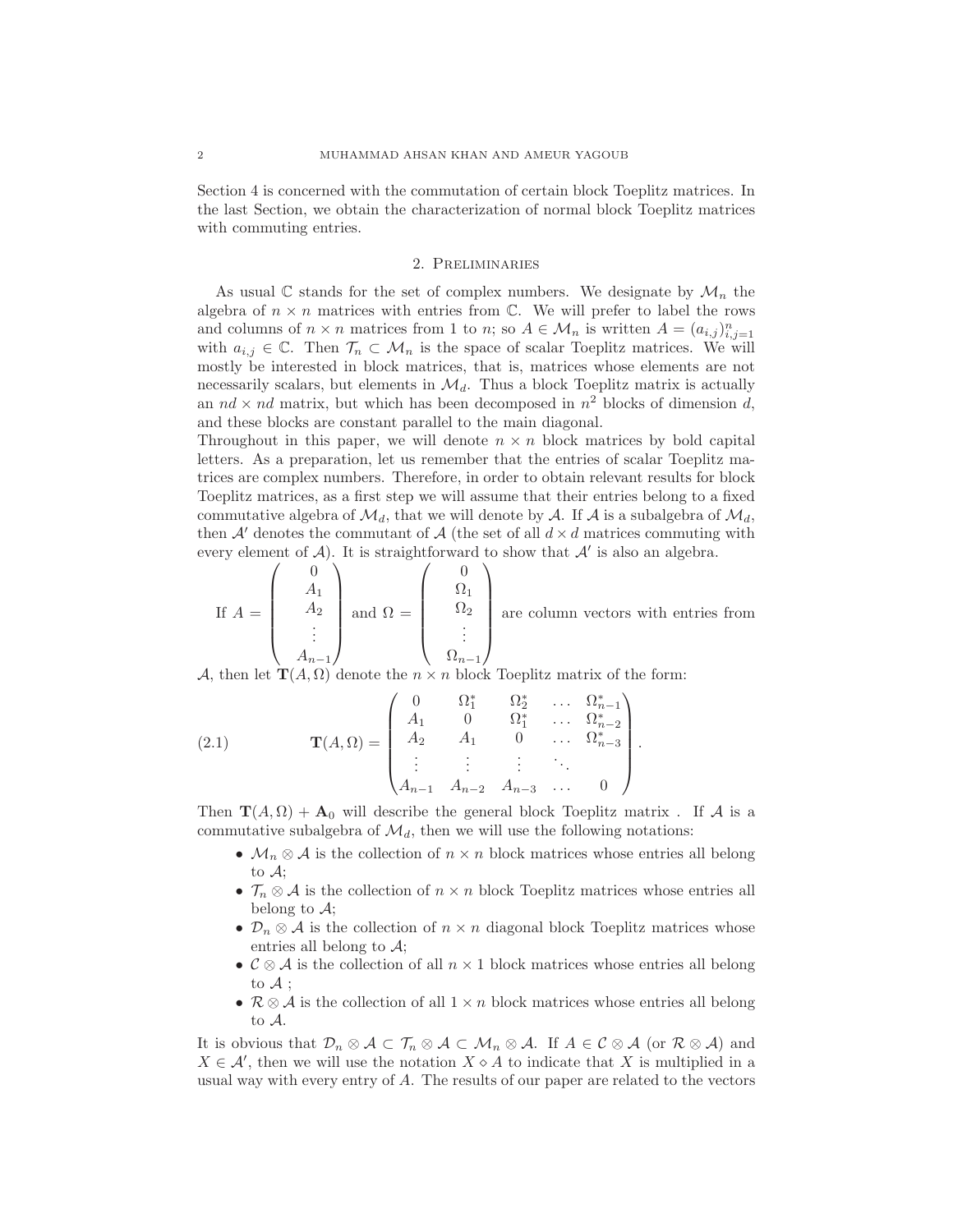which define upper and lower triangular parts of block Toeplitz matrices, so our notation for block Toeplitz matrices also pertains to these vectors.

Throughout whenever we will use the notation  $\mathbf{T}(A, \Omega)$ , A and  $\Omega$  will be in  $\mathcal{C} \otimes \mathcal{A}$ with the first entry 0. Following this notation it is immediate that  $\mathbf{T}(A,\Omega)^* =$  $\mathbf{T}(\Omega, A)$ . For fixed  $1 \leq k \leq n$ , let  $P_{k-1}$  be the vectors in  $\mathcal{R} \otimes A$  whose entry at  $k-1$  position is I and all other entries are zero; thus

$$
P_0 = (I, 0, 0, \dots, 0)
$$
  
\n
$$
P_1 = (0, I, 0, \dots, 0)
$$
  
\n
$$
P_2 = (0, 0, I, \dots, 0)
$$

etc. Let  $I \in \mathcal{A}$  be the identity matrix and **S** denote the matrix consisting of I along the subdiagonal and zero elsewhere, i.e.,

$$
\mathbf{S} = \begin{pmatrix} 0 & 0 & 0 & \dots & 0 & 0 \\ I & 0 & 0 & \dots & 0 & 0 \\ 0 & I & 0 & \dots & 0 & 0 \\ \vdots & \vdots & \vdots & \ddots & \vdots & \vdots \\ 0 & 0 & 0 & \dots & I & 0 \end{pmatrix}
$$

.

Note that,  $\mathbf{S}^n = \mathbf{S}^{*n} = 0$ . If  $X \in \mathcal{A}'$ , then we denote the matrix  $\mathbf{S} + X \diamond P_0^* P_{n-1}$ 

by 
$$
S_X
$$
. For  $A = \begin{pmatrix} A_1 \\ A_2 \\ \vdots \\ A_{n-1} \end{pmatrix} \in \mathcal{C} \otimes \mathcal{A}$ , we define  $\widetilde{A} = \begin{pmatrix} A_{n-1}^* \\ \vdots \\ A_1^* \end{pmatrix}$ . If  $\mathbf{A} \in \mathcal{M}_n \otimes \mathcal{A}$ ,

then the displacement matrix for A is defined as

$$
\triangle(\mathbf{A}) = \mathbf{A} - \mathbf{S} \mathbf{A} \mathbf{S}^*.
$$

See [\[8\]](#page-10-10) and [\[18\]](#page-10-11) for other types of displacement matrices. Note, in particular that if  $\mathbf{I} \in \mathcal{M}_n \otimes \mathcal{A}$ , then  $\triangle(\mathbf{I}) = \mathbf{I} - \mathbf{S} \mathbf{S}^* = P_0^* P_0$ .

The below written results from [\[1\]](#page-9-0) are also valid for block matrices with entries from  $A$ . We will add their proofs just for completeness.

**Lemma 2.1.** If 
$$
A \in M_n \otimes A
$$
, then  $A = \sum_{k=0}^{n-1} S^k \triangle (A) S^{*k}$ .

*Proof.*

$$
\sum_{k=0}^{n-1} \mathbf{S}^{k}(\Delta(\mathbf{A})) \mathbf{S}^{k*} = \sum_{k=0}^{n-1} \mathbf{S}^{k} (\mathbf{A} - \mathbf{S} \mathbf{A} \mathbf{S}^{*}) \mathbf{S}^{k*}
$$
  
= 
$$
\sum_{k=0}^{n-1} (\mathbf{S}^{k} \mathbf{A} \mathbf{S}^{k*} - \mathbf{S}^{k+1} \mathbf{A} \mathbf{S}^{k+1*}) = \mathbf{A} - \mathbf{S}^{n} \mathbf{A} \mathbf{S}^{n*} = \mathbf{A}.
$$

Thus to show that  $\mathbf{A} = 0$ , it will be sufficient to show that  $\Delta(\mathbf{A}) = 0$ . We have the following analogue of the Lemma 2.2 of [\[1\]](#page-9-0) for block Toeplitz matrices with commuting entries.

<span id="page-2-0"></span>**Lemma 2.2.**  $A \in \mathcal{M}_n \otimes \mathcal{A}$  *is Toeplitz if and only if there exist vectors*  $A, \Omega \in \mathcal{C} \otimes \mathcal{A}$ such that  $\triangle(\mathbf{A}) = AP_0 + P_0^* \Omega^*$ .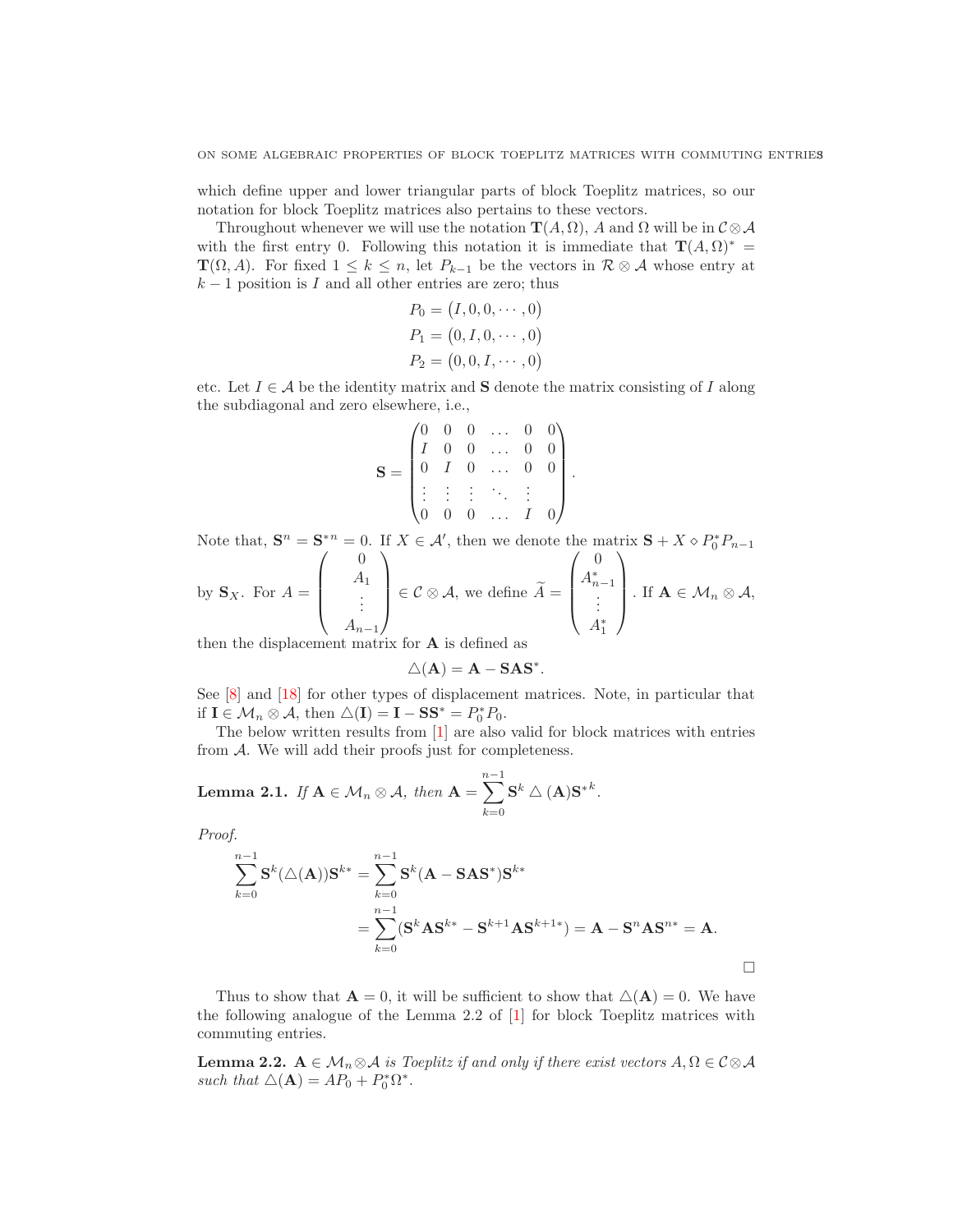*Proof.* Suppose that  $\mathbf{A} = \mathbf{T}(A, \Omega) + \mathbf{A}_0 \in \mathcal{T}_n \otimes \mathcal{A}$ . Since the displacement matrix for **A** is defined as  $\Delta(\mathbf{A}) = \mathbf{A} - \mathbf{S} \mathbf{A} \mathbf{S}^*$ . Then simple computation yields that

$$
\Delta(\mathbf{A}) = \begin{pmatrix} A_0 & \Omega_1^* & \Omega_2^* & \dots & \Omega_{n-1}^* \\ A_1 & 0 & 0 & \dots & 0 \\ A_2 & 0 & 0 & \dots & 0 \\ \vdots & \vdots & \vdots & \ddots & \vdots \\ A_{n-1} & 0 & 0 & \dots & 0 \end{pmatrix}.
$$
  
If we take  $A = \begin{pmatrix} A_0 \\ A_{-1} \\ \vdots \\ A_{1-n} \end{pmatrix}$  and  $\Omega = \begin{pmatrix} 0 \\ \Omega_1 \\ \vdots \\ \Omega_{n-1} \end{pmatrix}$ , then one can easily verify that  

$$
\Delta(\mathbf{A}) = AP_0 + P_0^* \Omega^*.
$$
 For the converse, let  $\mathbf{A} = (A_{ij})_{i,j=1}^n \in \mathcal{M}_n \otimes \mathcal{A}$ . Suppose  
then that  $A = \begin{pmatrix} A_0 \\ A_1 \\ \vdots \\ A_{n-1} \end{pmatrix}$  and  $\Omega = \begin{pmatrix} \Omega_0 \\ \Omega_1 \\ \vdots \\ \Omega_{n-1} \end{pmatrix}$  be vectors in  $C \otimes \mathcal{A}$ , since we have  

$$
\Delta(\mathbf{A}) = AP_0 + P_0^* \Omega^*
$$

$$
\implies
$$

$$
\mathbf{A} = \mathbf{S}\mathbf{A}\mathbf{S}^* + AP_0 + P_0^* \Omega^*
$$

=⇒

$$
\mathbf{A} = \mathbf{S}\mathbf{A}\mathbf{S}^* + AP_0 + P_0^* \Omega^*
$$

 $\sqrt{2}$ 

 $\overline{\phantom{a}}$ .

$$
\mathbf{A} = \begin{pmatrix} A_0 + \Omega_0^* & \Omega_1^* & \Omega_2^* & \dots & \Omega_{n-1}^* \\ A_1 & A_{1,1} & A_{1,2} & \dots & A_{1,n-1} \\ \vdots & \vdots & \vdots & \ddots & \vdots \\ A_{n-1} & A_{n-1,1} & A_{n-1,2} & \dots & A_{n-1,n-1} \end{pmatrix}
$$

Compairing entries along the diagonals yields that  $A_{i_1,j_1} = A_{i_2,j_2}$ , whenever  $i_1$  –  $j_1 = i_2 - j_2$ , where  $0 \le i_1, i_2, j_1, j_2 \le n - 1$ , i.e.,  $\mathbf{A} \in \widehat{\mathcal{T}_n \otimes \mathcal{A}}$ .

# 3. Product of Block Toeplitz Matrices with Commuting Entries

In this section we will obtain the results concerning the product AB−CD ,where A, B, C and D are block Toeplitz matrices with entries from A.

We start with the following Lemma, which describes the structure of the displacement matrix for the product of two block Toeplitz matrices with commuting entries.

**Lemma 3.1.** Let 
$$
C = \begin{pmatrix} 0 \\ C_1 \\ C_2 \\ \vdots \\ C_{n-1} \end{pmatrix}
$$
,  $\Gamma = \begin{pmatrix} 0 \\ \Gamma_1 \\ \Gamma_2 \\ \vdots \\ \Gamma_{n-1} \end{pmatrix}$ ,  $D = \begin{pmatrix} 0 \\ D_1 \\ D_2 \\ \vdots \\ D_{n-1} \end{pmatrix}$ , and  $\Theta = \begin{pmatrix} 0 \\ D_1 \\ \vdots \\ D_{n-1} \end{pmatrix}$ , and  $\Theta = \begin{pmatrix} 0 \\ 0 \\ \vdots \\ 0 \end{pmatrix}$ , and  $\Theta = \begin{pmatrix} 0 \\ 0 \\ \vdots \\ 0 \end{pmatrix}$ , be vectors in  $C \otimes A$ . If  $\mathbf{C} = \mathbf{T}(C, \Gamma) + \mathbf{C}_0$  and  $\mathbf{D} = \mathbf{T}(D, \Theta) + \mathbf{D}_0$ , then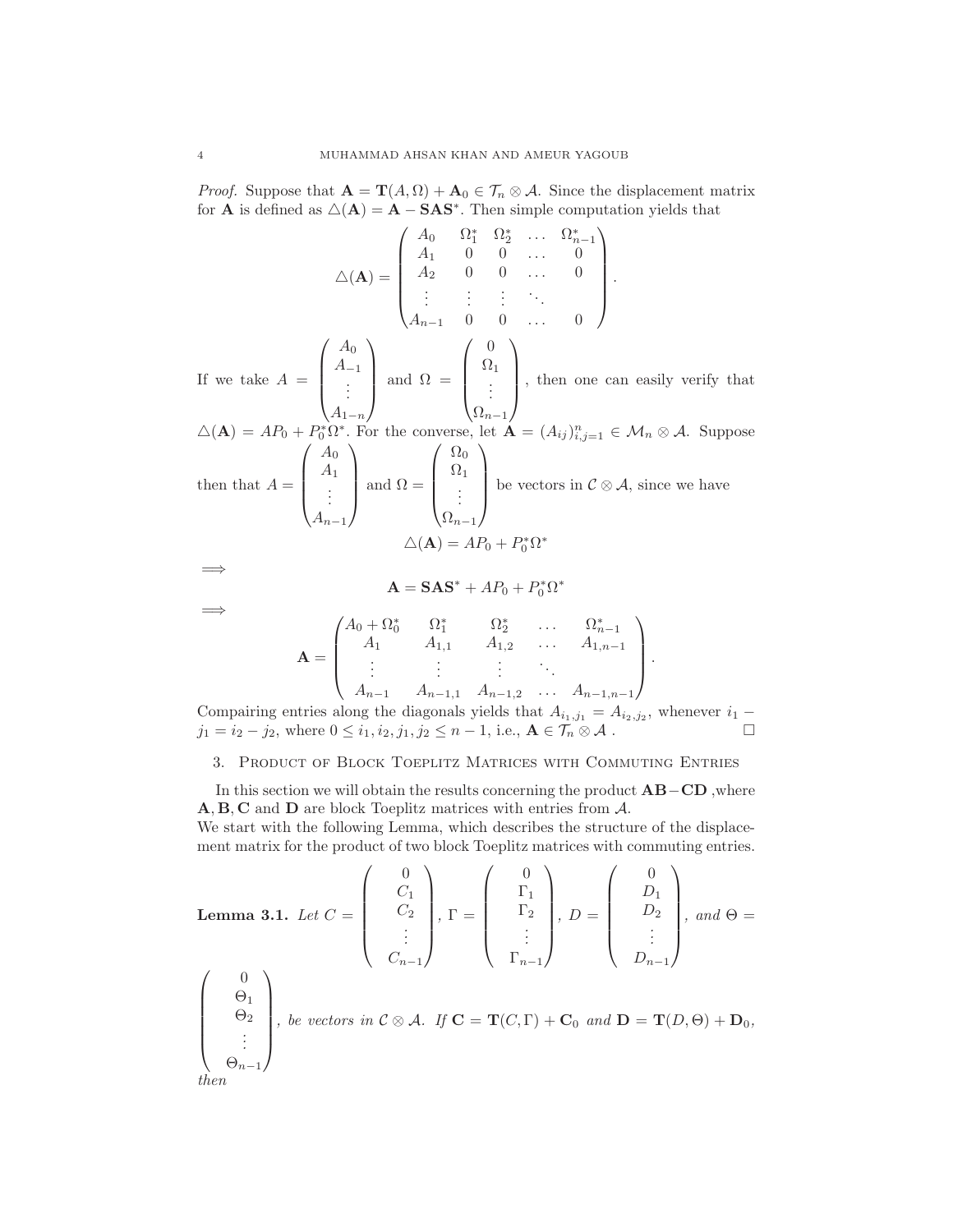ON SOME ALGEBRAIC PROPERTIES OF BLOCK TOEPLITZ MATRICES WITH COMMUTING ENTRIES

$$
(3.1)\ \triangle(C\mathbf{D})=C\Theta^*-\widetilde{\Gamma}\widetilde{D}^*+[{\bf C}D+{\bf D}_0C+{\bf C}_0{\bf D}_0P_0^*]P_0+P_0^*\left[\Gamma^*{\bf SDS}^*+\Theta^*{\bf C}_0\right].
$$

*Proof.* Let  $\hat{\mathbf{C}} = \mathbf{T}(C, \Gamma)$  and  $\hat{\mathbf{D}} = \mathbf{T}(D, \Theta)$ . Then we have

$$
\Delta(CD) = \Delta[(\hat{C} + C_0)][(\hat{D} + D_0)]
$$
  
=  $\Delta[\hat{C}\hat{D} + C_0\hat{D} + D_0\hat{C} + C_0D_0]$   
=  $\Delta(\hat{C}\hat{D}) + \Delta(C_0\hat{D}) + \Delta(D_0\hat{C}) + \Delta(C_0D_0).$ 

Since  $\mathbf{C}_0$ ,  $\mathbf{D}_0 \in \mathcal{D}_n \otimes \mathcal{A}$ , then S commute with  $\mathbf{C}_0$  and  $\mathbf{D}_0$  respectively, therefore last equation above can be written as

<span id="page-4-0"></span>(3.2) 
$$
\Delta (CD) = \Delta (\widehat{CD}) + \mathbf{C}_0 \Delta (\widehat{D}) + \mathbf{D}_0 \Delta (\widehat{C}) + \mathbf{C}_0 \mathbf{D}_0 \Delta (\mathbf{I}).
$$

By Lemma [2.2,](#page-2-0) there exist vectors  $D, \Theta \in \mathcal{C} \otimes \mathcal{A}$  such that,  $\Delta(\widehat{\mathbf{D}}) = DP_0 + P_0^* \Theta^*$ . Similarly  $\Delta(\hat{\mathbf{C}}) = CP_0 + P_0^* \Gamma^*$ , with  $C, \Gamma \in \mathcal{C} \otimes \mathcal{A}$ . Also we have  $\Delta(\mathbf{I}) = P_0^* P_0$ . Then [\(3.2\)](#page-4-0) becomes

<span id="page-4-2"></span>
$$
\triangle(C\mathbf{D}) = \triangle(\widehat{\mathbf{C}}\widehat{\mathbf{D}}) + \mathbf{C}_0[DP_0 + P_0^* \Theta^*] + \mathbf{D}_0[CP_0 + P_0^* \Gamma^*] + \mathbf{C}_0 \mathbf{D}_0 P_0^* P_0
$$
  
\n
$$
= \triangle(\widehat{\mathbf{C}}\widehat{\mathbf{D}}) + [\mathbf{C}_0 D + \mathbf{D}_0 C + \mathbf{C}_0 \mathbf{D}_0 P_0^*] P_0 + P_0^* [\Theta^* \mathbf{C}_0 + \Gamma^* \mathbf{D}_0].
$$

Now by using the definition of  $\triangle$ 

*.*

$$
\triangle(\widehat{CD}) = \widehat{CD} - \widehat{SCDS}^*
$$
\n
$$
= \widehat{CD} - \widehat{CSDS}^* + \widehat{CSDS}^* - \widehat{SC}[S^*S + P_{n-1}^* P_{n-1}]\widehat{DS}^*
$$
\n
$$
= \widehat{C} \triangle \widehat{D} + \triangle \widehat{C}(S\widehat{DS}^*) - \widehat{SC}P_{n-1}^* P_{n-1}\widehat{DS}^*
$$
\n
$$
= \widehat{C}[DP_0 + P_0^* \Theta^*] + [CP_0 + P_0^* \Gamma^*]S\widehat{DS}^* - \widetilde{\Gamma}\widetilde{D}^*.
$$

<span id="page-4-1"></span>Since  $P_0\mathbf{S} = 0$ , so the term  $CP_0\mathbf{S}\widehat{\mathbf{D}}\mathbf{S}^* = 0$ . Also  $\widehat{\mathbf{C}}P_0^*\Theta^* = C\Theta^*$ , then  $(**)$  can be written as

<span id="page-4-3"></span>(3.3) 
$$
\Delta(\widehat{\mathbf{C}}\widehat{\mathbf{D}}) = \widehat{\mathbf{C}}DP_0 + P_0^*\Gamma^*\mathbf{S}\widehat{\mathbf{D}}\mathbf{S}^* + C\Theta^* - \widetilde{\Gamma}\widetilde{D}^*.
$$

Combining  $(*)$  and  $(3.3)$  we obtained

<span id="page-4-4"></span>(3.4)  $\triangle (CD) = C\Theta^* - \widetilde{\Gamma}\widetilde{D}^* + [\widehat{C}D + \mathbf{C}_0D + \mathbf{D}_0C + \mathbf{C}_0\mathbf{D}_0P_0^*]P_0 + P_0^*[\Gamma^*\mathbf{S}\widehat{\mathbf{D}}\mathbf{S}^* + \Theta^*\mathbf{C}_0 + \Gamma^*\mathbf{D}_0].$ Note that  $\hat{\mathbf{C}}D + \mathbf{C}_0 D = \mathbf{C}D$  and  $\Gamma^* \mathbf{S} \hat{\mathbf{D}} \mathbf{S}^* + \Gamma^* \mathbf{D}_0 = \Gamma^* (\mathbf{S} \hat{\mathbf{D}} \mathbf{S}^* + \mathbf{D}_0) = \Gamma^* \mathbf{S} \mathbf{D} \mathbf{S}^*$ . Therefore [\(3.4\)](#page-4-4) becomes

$$
\triangle(C\mathbf{D}) = C\Theta^* - \widetilde{\Gamma}\widetilde{D}^* + [CD + \mathbf{D}_0C + \mathbf{C}_0\mathbf{D}_0P_0^*]P_0 + P_0^*[\Gamma^*\mathbf{SDS}^* + \Theta^*\mathbf{C}_0].
$$

The following result is the most important result of this section.

<span id="page-4-5"></span>**Theorem 3.2.** Let  $A, \Omega, B, \Lambda, C, \Gamma, D$  and  $\Theta$  be vectors in  $C \otimes A$  with 0 in the *zeroth component.* Let  $\mathbf{A} = \mathbf{T}(A, \Omega) + \mathbf{A}_0$ ,  $\mathbf{B} = \mathbf{T}(B, \Lambda) + \mathbf{B}_0$ ,  $\mathbf{C} = \mathbf{T}(C, \Gamma) + \mathbf{C}_0$ ,  $and \mathbf{D} = \mathbf{T}(D, \Theta) + \mathbf{D}_0$ , then

(i)  $AB - CD$  *or, equivalently*  $\mathbf{T}(A, \Omega) \mathbf{T}(B, \Lambda) - \mathbf{T}(C, \Gamma) \mathbf{T}(D, \Theta) \in \mathcal{T}_n \otimes \mathcal{A}$  *if and only if*

$$
A\Lambda^* - \widetilde{\Omega}\widetilde{B}^* = C\Theta^* - \widetilde{\Gamma}\widetilde{D}^*.
$$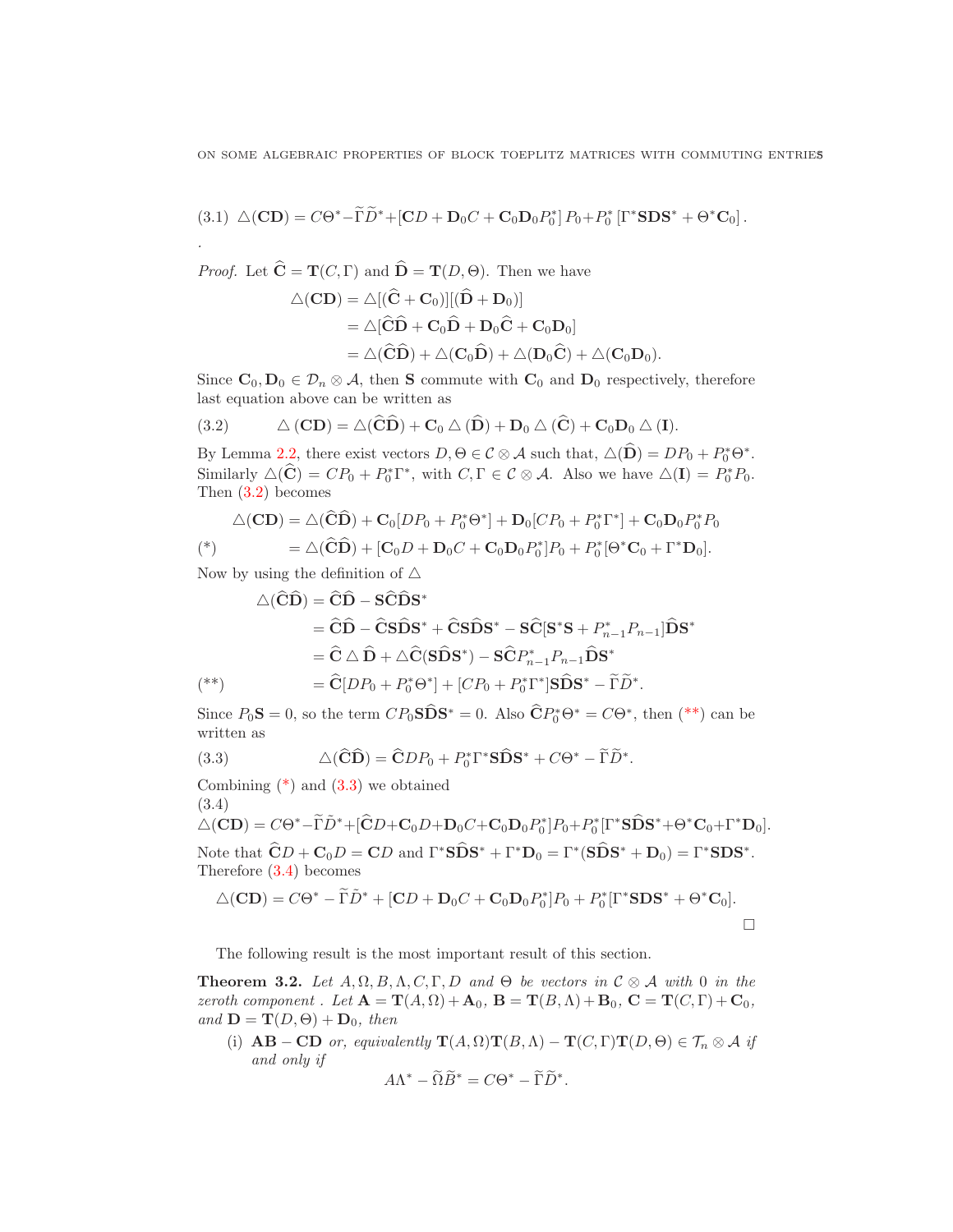(ii) If 
$$
AB - CD \in \mathcal{T}_n \otimes \mathcal{A}
$$
, then  $AB - CD = 0$  if and only if

(3.5) 
$$
AB + B_0A + A_0B_0P_0^* = CD + D_0C + C_0D_0P_0^*,
$$

<span id="page-5-1"></span><span id="page-5-0"></span>*and*

(3.6) 
$$
\mathbf{B}^*\Omega + \mathbf{A}_0^*\Lambda + \mathbf{A}_0^*\mathbf{B}_0^*P_0^* = \mathbf{D}^*\Gamma + \mathbf{C}_0^*\Theta + \mathbf{C}_0^*\mathbf{D}_0P_0^*.
$$

*Proof.* By Lemma [2.2,](#page-2-0)

$$
\Delta(\mathbf{AB}) - \Delta(\mathbf{CD}) = A\Lambda^* - \widetilde{\Omega}\widetilde{B}^* - C\Theta^* + \widetilde{\Gamma}\widetilde{D}^* + [\mathbf{AB} + \mathbf{B}_0A + \mathbf{A}_0\mathbf{B}_0P_0^* - \mathbf{CD} - \mathbf{D}_0C - \mathbf{C}_0\mathbf{D}_0P_0^*]P_0
$$
  
+  $P_0^* [\Omega^* \mathbf{SBS}^* + \Lambda^* \mathbf{A}_0 - \Gamma^* \mathbf{SDS}^* - \Theta^* \mathbf{C}_0],$ 

as a consequence, the first four terms are block matrices with 0 on the first row and the first column. On the other hand, the fifth term has nonzero entries only on the first column, and the sixth only on the first row. By Lemma [2.2,](#page-2-0)  $AB-CD \in \mathcal{T}_n \otimes \mathcal{A}$ if and only if  $A\Lambda^* - \Omega B^* - C\Theta^* + \Gamma D^* = 0$ , which is the required relation. (ii) If  $AB - CD \in \mathcal{T}_n \otimes \mathcal{A}$ , then  $AB = CD$  if and only if  $\Delta(AB - CD) = 0$ . The latter equation holds, i.e.,  $AB = CD$  if and only if

$$
\mathbf{A}B + \mathbf{B}_0A + \mathbf{A}_0\mathbf{B}_0P_0^* = \mathbf{C}D + \mathbf{D}_0C + \mathbf{C}_0\mathbf{D}_0P_0^*
$$

<span id="page-5-2"></span>
$$
\Omega^* {\mathbf{SBS}}^* + \Lambda^* {\mathbf{A}}_0 = \Gamma^* {\mathbf{SDS}}^* + \Theta^* {\mathbf{C}}_0
$$

or

(3.7) 
$$
\mathbf{S} \mathbf{B}^* \mathbf{S}^* \Omega + \mathbf{A}_0^* \Lambda = \mathbf{S} \mathbf{D}^* \mathbf{S}^* \Gamma + \mathbf{C}_0^* \Theta.
$$

However [\(3.5\)](#page-5-0) and [\(3.6\)](#page-5-1) are equivalent to above equations . Since the difference between  $(3.6)$  and  $(3.7)$ 

$$
\triangle(\mathbf{B}^*)\Omega + \mathbf{A}_0^*\mathbf{B}_0^*P_0^* = \triangle(\mathbf{D}^*)\Gamma + \mathbf{C}_0^*\mathbf{D}_0^*P_0^*,
$$

which is upto the adjoint is the zeroth component relation of  $(3.5)$ .

The below written results gather some consequences of Theorem [3.2.](#page-4-5)

<span id="page-5-3"></span>Corollary 3.3. *If*  $A = T(A, \Omega) + A_0$ ,  $B = T(B, \Lambda) + B_0$ , then  $AB \in \mathcal{T}_n \otimes A$  *if and only if*  $A\Lambda^* = \Omega B^*$ .

Corollary 3.4. *Let*  $A = T(A, \Omega) + A_0$ ,  $B = T(B, \Lambda) + B_0$ , then  $AB \in \mathcal{T}_n \otimes A$  if *and only if*  $\mathbf{BA} \in \mathcal{T}_n \otimes \mathcal{A}$ *.* 

*Proof.* By Theorem [3.2,](#page-4-5)  $\mathbf{AB} \in \mathcal{T}_n \otimes \mathcal{A}$  if and only if  $A\Lambda^* = \widetilde{\Omega} \widetilde{B}^*_{\sim}$  if and only if  $B\Omega^* = (B_i \Omega_j)_{i,j} = ((A_{n-j-1} \Lambda_{n-i-1})^*)_{i,j} = (\Lambda_{n-i-1}^* A_{n-j-1}^*)_{i,j} = \tilde{\Lambda} A^*$  if and only if  $\mathbf{BA} \in \mathcal{T}_n \otimes \mathcal{A}$ .

The following results is already proved in [\[13\]](#page-10-5).

<span id="page-5-4"></span>**Theorem 3.5.** Let  $\mathbf{A} = \mathbf{T}(A, \Omega) + \mathbf{A}_0$ ,  $\mathbf{B} = \mathbf{T}(B, \Lambda) + \mathbf{B}_0$ , if  $\mathbf{A}\mathbf{B} \in \mathcal{T}_n \otimes A$ , then  $AB = BA$ .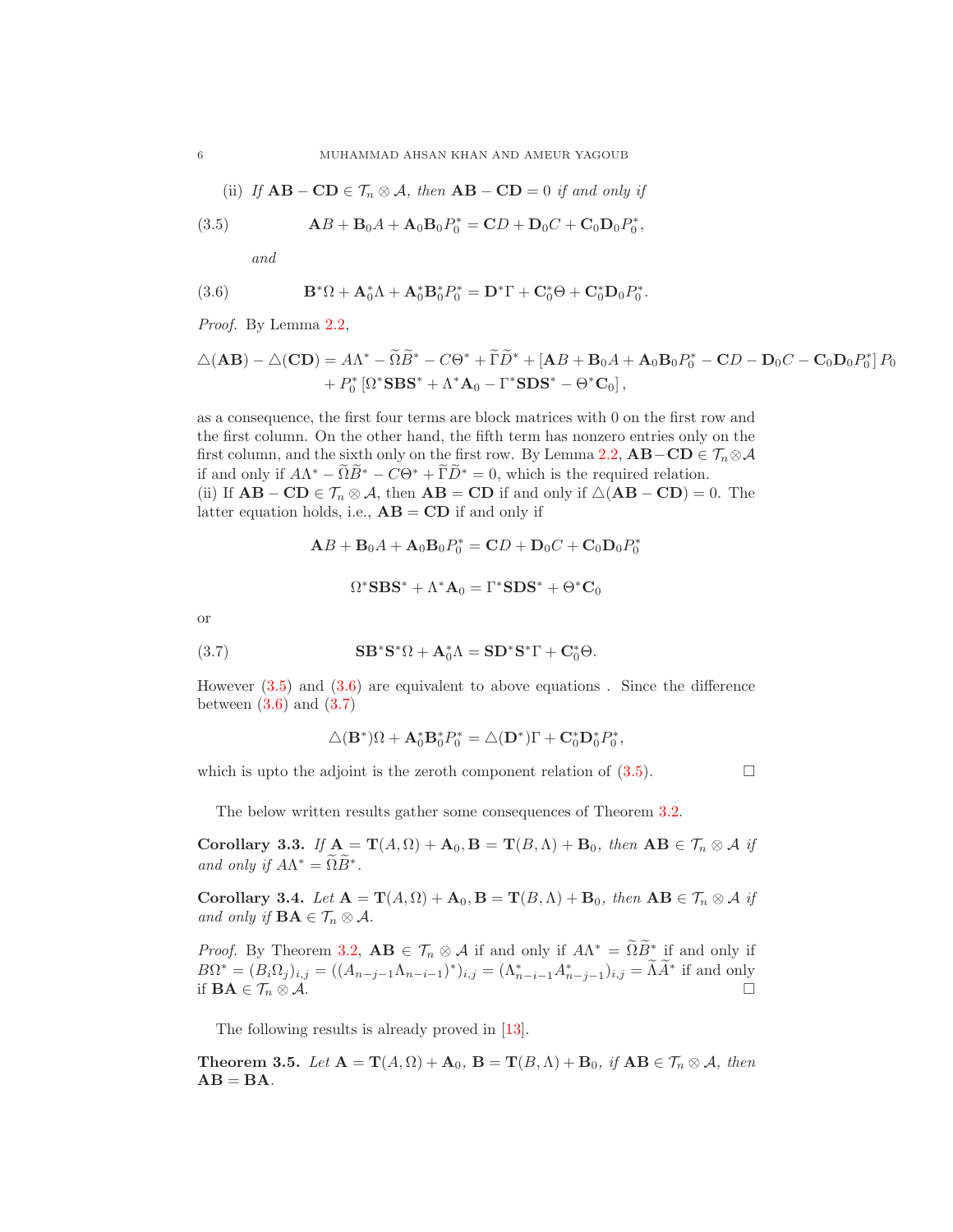ON SOME ALGEBRAIC PROPERTIES OF BLOCK TOEPLITZ MATRICES WITH COMMUTING ENTRIES

4. COMMUTANTS OF  $S, S^*, S_X$  and  $S_X^*$ .

We start this section with the following proposition.

**Proposition 4.1.**  $A \in \mathcal{M}_n \otimes \mathcal{A}$  is Toeplitz if and only if there exist  $A, B \in \mathcal{C} \otimes \mathcal{A}$ such that  $\mathbf{A} - \mathbf{S}_X \mathbf{A} \mathbf{S}_X^* = A P_0 + P_0^* B^*$ .

*Proof.* By Lemma 2.2,  $A \in \mathcal{M}_n \otimes \mathcal{A}$  is Toeplitz if and only if there exist vectors  $A', \Omega' \in \mathcal{C} \otimes \mathcal{A}$  such that

$$
\mathbf{A} - \mathbf{S} \mathbf{A} \mathbf{S}^* = A' P_0 + P_0^* (\Omega')^*.
$$

if and only if

$$
\mathbf{A} - (\mathbf{S}_X - X \diamond P_0^* P_{n-1}) \mathbf{A} (\mathbf{S}_X^* - P_{n-1}^* P_0 \diamond X^*) = A' P_0 + P_0^* (\Omega')^*,
$$

if and only if

 $\mathbf{A}-\mathbf{S}_X\mathbf{A}\mathbf{S}_X^* = -\mathbf{S}_X\mathbf{A}P_{n-1}^*P_0\diamond X^* - X\diamond P_0^*P_{n-1}\mathbf{A}\mathbf{S}_X^* + X\diamond P_0^*P_{n-1}\mathbf{A}P_{n-1}^*P_0\diamond X^* + A'P_0 + P_0^*(\Omega')^*,$ if and only if

$$
\mathbf{A} - \mathbf{S}_X \mathbf{A} \mathbf{S}_X^* = [A' - \mathbf{S}_X \mathbf{A} X^* \diamond P_{n-1}^*] P_0 + P_0^* [(\Omega')^* - P_{n-1} \diamond X \mathbf{A} \mathbf{S}_X^* + X \diamond P_{n-1} \mathbf{A} P_{n-1}^* P_\diamond X^*],
$$
  
= AP\_0 + P\_0^\* B^\*,

where  $A = A' - S_X A X^* \circ P_{n-1}^*$  and  $B = \Omega' - S_X A^* X^* \circ P_{n-1}^* + X \circ P_0^* P_{n-1} A^* P_{n-1}^* \circ P_0^*$  $X^*$ .  $\Box$ 

**Remark 4.2.** *Since*  $P_{n-1}S^* = 0$ *, then* 

$$
I - \mathbf{S}_{X}\mathbf{S}_{X}^{*} = \mathbf{I} - (\mathbf{S} + X \diamond P_{0}^{*}P_{n-1})(\mathbf{S}^{*} + P_{n-1}^{*}P_{0} \diamond X^{*})
$$
  
\n
$$
= \mathbf{I} - \mathbf{S}\mathbf{S}^{*} - \mathbf{S}P_{n-1}^{*}P_{0} \diamond X^{*} - X \diamond P_{0}^{*}P_{n-1}\mathbf{S}^{*} - X \diamond P_{0}^{*}P_{n-1}P_{n-1}^{*}P_{0} \diamond X^{*}
$$
  
\n
$$
= P_{0}^{*}P_{0} - \mathbf{S}X^{*} \diamond P_{n-1}^{*}P_{0} - P_{0}^{*}P_{n-1} \diamond X\mathbf{S}^{*} - X \diamond P_{0}^{*}P_{n-1}P_{n-1}^{*}P_{0} \diamond X^{*}
$$
  
\n
$$
= P_{0}^{*}P_{0} - P_{0}^{*}P_{n-1} \diamond X\mathbf{S}^{*} - \mathbf{S}_{X}P_{n-1}^{*}P_{0} \diamond X^{*}
$$
  
\n
$$
= P_{0}^{*}P_{0} - \mathbf{S}_{X}P_{n-1}^{*}P_{0} \diamond X^{*}.
$$

Remark 4.3.  $S, S_X \in \mathcal{T}_n \otimes \mathcal{A}$ , with  $S = T(P_1, 0)$  and  $S_X = T(P_1, X^* \circ \widetilde{P_1})$ *.* 

The following result characterized lower (upper) triangular block Toeplitz matrices among all  $n \times n$  block matrices with entries from A.

**Theorem 4.4.** *If*  $A \in \mathcal{M}_n \otimes A$ *, then the following hold:* 

- (i)  $\mathbf{AS} = \mathbf{SA}$  *if and only if*  $\mathbf{A} = \mathbf{T}(A, 0) + \mathbf{A}_0$ .
- (ii)  $\mathbf{A}\mathbf{S}^* = \mathbf{S}^*\mathbf{A}$  *if and only if*  $\mathbf{A} = \mathbf{T}(0, \Omega) + \mathbf{A}_0$ *.*

*Proof.* We will give the proof only for (i) and left (ii) as an easy exercise for the reader.

(i) Suppose that  $AS = SA$ , then  $\triangle(A) = A \triangle (I) = AP_0^* P_0$ . By Lemma [2.2,](#page-2-0)  $\mathbf{A} \in \mathcal{T}_n \otimes \mathcal{A}$ , with  $\mathbf{A} = \mathbf{T}(A, 0) + \mathbf{A}_0$ . For the converse, let  $\mathbf{A} = \mathbf{T}(A, 0) + \mathbf{A}_0$ , also  $S \in \mathcal{T}_n \otimes \mathcal{A}$ , then by Corollary [3.3](#page-5-3) and Theorem [3.5,](#page-5-4) it is immediate that  $AS = SA$ .

<span id="page-6-0"></span>**Theorem 4.5.** *If*  $A \in \mathcal{M}_n \otimes A$ , then

- (i)  $\mathbf{AS}_X = \mathbf{S}_X \mathbf{A}$  *if and only if*  $\mathbf{A} = \mathbf{T}(A, X^* \circ \widetilde{A}) + \mathbf{A}_0$ .
- (ii)  $\mathbf{AS}_{X}^{*} = \mathbf{S}_{X}^{*} \mathbf{A}$  *if and only if*  $\mathbf{A} = \mathbf{T}(X^{*} \diamond \tilde{A}, A) + \mathbf{A}_{0}^{*}$ .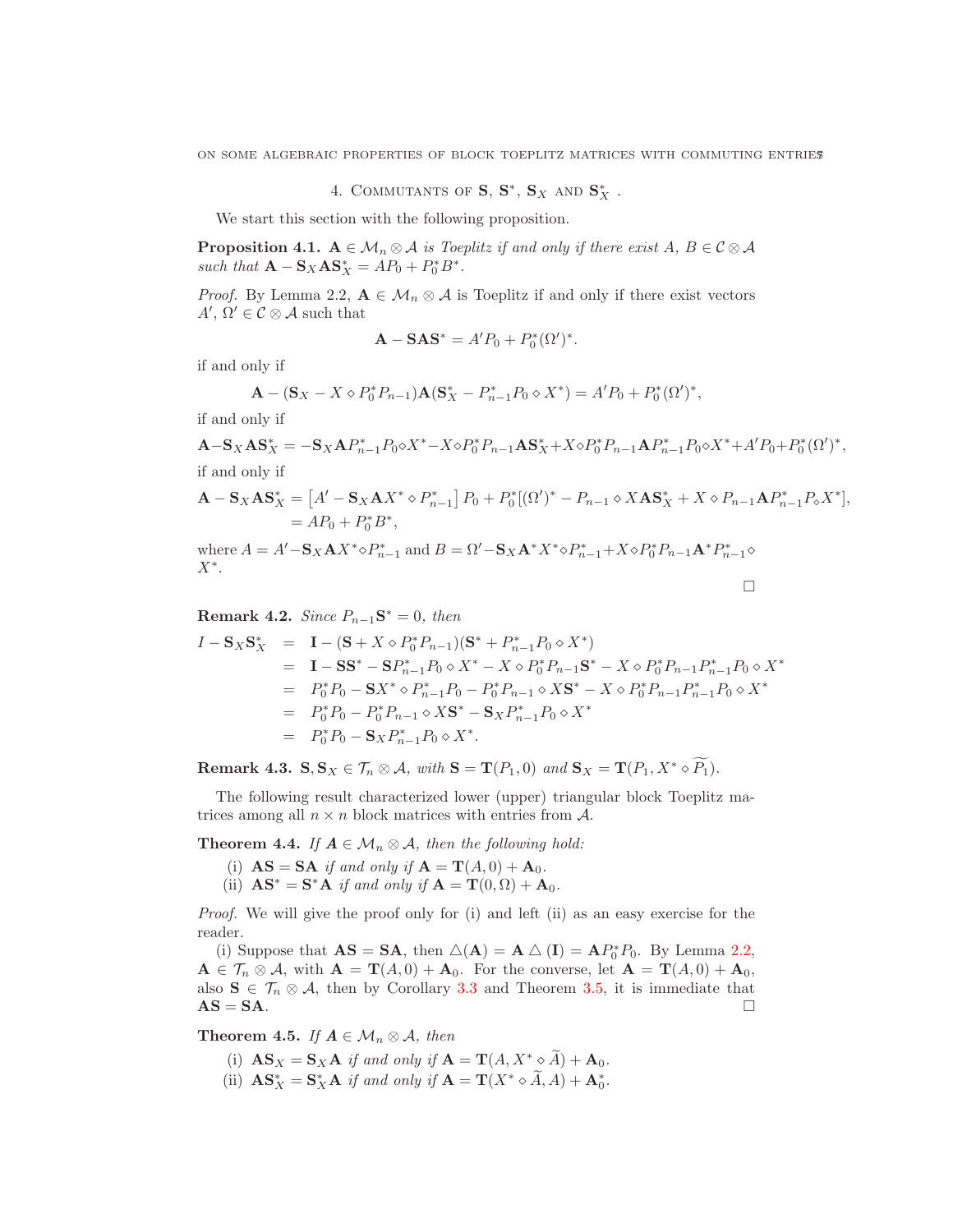*Proof.* (i) Suppose that  $\mathbf{AS}_X = \mathbf{S}_X \mathbf{A}$ , then we have

$$
\Delta(\mathbf{A}) = \mathbf{A} - \mathbf{S} \mathbf{A} \mathbf{S}^*
$$
  
=  $\mathbf{A} - [\mathbf{S}_X - X \diamond P_0^* P_{n-1}] \mathbf{A} [\mathbf{S}_X^* - P_{n-1}^* P_0 \diamond X^*]$   
=  $\mathbf{A} - \mathbf{S}_X \mathbf{A} \mathbf{S}_X^* + [\mathbf{S}_X \mathbf{A} X^* \diamond P_{n-1}^*] P_0 + P_0^* [P_{n-1} \diamond X \mathbf{A} \mathbf{S}_X^* - X \diamond P_{n-1} \mathbf{A} P_{n-1}^* P_0 \diamond X^*]$   
=  $\mathbf{A} (\mathbf{I} - \mathbf{S}_X \mathbf{S}_X^*) + \mathbf{A} [\mathbf{S}_X X^* \diamond P_{n-1}^*] P_0 + P_0^* [X \diamond P_{n-1} \mathbf{A} \mathbf{S}^*]$   
=  $\mathbf{A} P_0^* P_0 + P_0^* [X \diamond P_{n-1} \mathbf{A} \mathbf{S}^*].$ 

By Lemma [2.2,](#page-2-0)  $\mathbf{A} \in \mathcal{T}_n \otimes \mathcal{A}$ , since  $X \diamond P_{n-1} \mathbf{A} \mathbf{S}^* = X \diamond \tilde{A}^*$ , then  $\mathbf{A} = \mathbf{T}(A, X^* \diamond$  $\widetilde{A}$  + **A**<sub>0</sub>. For the converse, since **A**,  $\mathbf{S}_X \in \mathcal{T}_n \otimes A$ , then Corollary [3.3](#page-5-3) and Theorem 3.5 imply that ,  $\mathbf{AS}_X = \mathbf{S}_X \mathbf{A}$ . The proof of (ii) is similar to the proof of (i). [3.5](#page-5-4) imply that ,  $\mathbf{AS}_X = \mathbf{S}_X \mathbf{A}$ . The proof of (ii) is similar to the proof of (i).

Corollary 4.6. *If*  $A = T(A, \Omega) + A_0$ ,  $B = T(B, \Lambda) + B_0$ , such that A and B *commutes with*  $\mathbf{S}_X$  *for some*  $X \in \mathcal{A}'$ *, then*  $\mathbf{AB} \in \mathcal{T}_n \otimes \mathcal{A}$ *.* 

*Proof.* Suppose that  $\mathbf{A} = \mathbf{T}(A, \Omega) + \mathbf{A}_0$ ,  $\mathbf{B} = \mathbf{T}(B, \Lambda) + \mathbf{B}_0$ , such that for some  $X \in \mathcal{A}'$ , **A** and **B** commutes with  $S_X$  then it follows from Theorem [4.5,](#page-6-0) that  $\Omega = X^* \diamond \widetilde{A}$  and  $\Lambda = X^* \diamond \widetilde{B}$ , we have then

$$
A\Lambda^* = A(X^* \diamond \widetilde{B})^* = X \diamond A\widetilde{B}^* = \widetilde{\Omega}\widetilde{B}^*.
$$

Therefore by Corollary [3.3,](#page-5-3)  $AB \in \mathcal{T}_n \otimes \mathcal{A}$ .

# 5. Characterization of Normal Block Toeplitz Matrices with Commuting Entries

In this section we will characterize normal block Toeplitz matrices with entries from a commutative algebra  $A$ . We start with the following Lemma.

<span id="page-7-0"></span>**Lemma 5.1.** *If*  $A = (A_{i,j})_{i,j=1}^n \in M_n \otimes A$ *, then* A *is normal if and only if* 

$$
\sum_{k=1, k \neq p}^{n} [A_{k,p}^{*} A_{k,p} - A_{p,k} A_{p,k}^{*}] = 0 \text{ for every } p = 1, 2, \cdots, n,
$$

*and*

$$
\sum_{k=1}^{n} [A_{k,i}^* A_{k,j} - A_{i,k} A_{j,k}^*] = 0 \quad \text{for every } 1 \le i < j \le n.
$$

<span id="page-7-1"></span>**Theorem 5.2.** *If*  $A = T(A, \Omega) + A_0 \in \mathcal{T}_n \otimes A$ *, then* A *is normal if and only if for every s* and *k*, with  $1 \leq s, k \leq n-1$ ,

$$
A_s A_k^* + A_{n-s}^* A_{n-k} = \Omega_s \Omega_k^* + \Omega_{n-s}^* \Omega_{n-k}.
$$

*Proof.* Let  $N = (N_{i,j})_{i,j=1}^n = \mathbf{A}^* \mathbf{A} - \mathbf{A} \mathbf{A}^*$ . Since  $\mathbf{A} \in \mathcal{T}_n \otimes \mathcal{A}$ , it follows from Lemma  $5.1$  that  $A$  is normal if and only if

$$
N_{p,p} = \sum_{k=1}^{p-1} \left( \Omega_{p-k} \Omega_{p-k}^* - A_{p-k}^* A_{p-k} \right) + \sum_{k=p+1}^n \left( A_{k-p}^* A_{k-p} - \Omega_{k-p} \Omega_{k-p}^* \right) = 0
$$

and

$$
N_{i,j} = \sum_{k=1}^{i-1} \left( \Omega_{i-k} \Omega_{j-k}^* - A_{i-k} A_{j-k}^* \right) + \sum_{k=i+1}^{j-1} \left( A_{k-i}^* \Omega_{j-k}^* - \Omega_{k-i}^* A_{j-k}^* \right) + \sum_{k=j+1}^n \left( A_{k-i}^* A_{k-j} - \Omega_{k-i}^* \Omega_{k-j} \right) = 0,
$$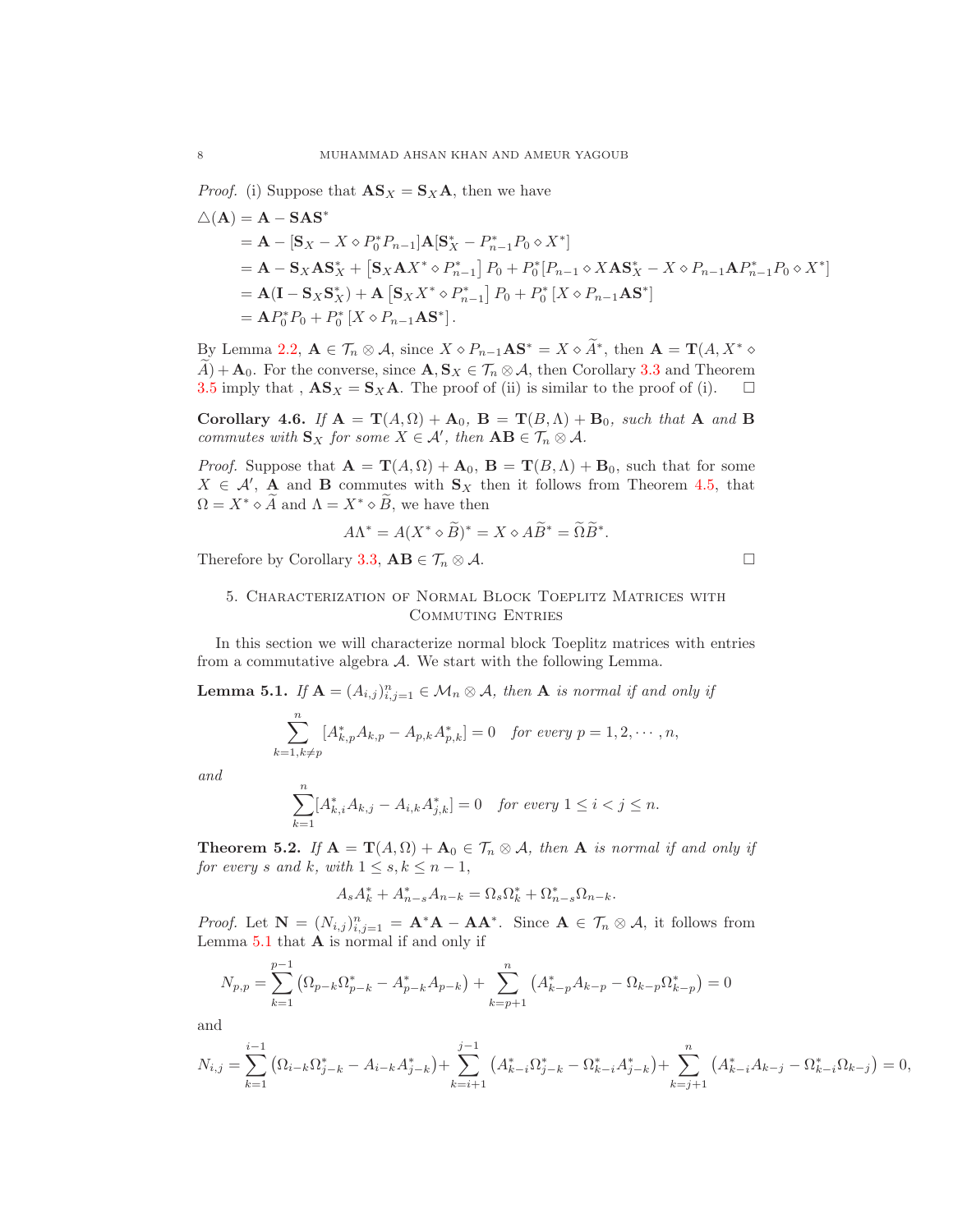if and only if

<span id="page-8-0"></span>(5.1) 
$$
N_{p,p} = \sum_{k=1}^{p-1} (\Omega_k \Omega_k^* - A_k^* A_k) - \sum_{k=1}^{n-p} (\Omega_k \Omega_k^* - A_k^* A_k) = 0
$$

and

(5.2)

<span id="page-8-2"></span>
$$
N_{i,j} = \sum_{k=1}^{i-1} \left( \Omega_k \Omega_{j-i+k}^* - A_k A_{j-i+k}^* \right) + \sum_{k=1}^{j-i-1} \left( A_k^* \Omega_{j-i-k}^* - \Omega_k^* A_{j-i-k}^* \right) + \sum_{k=1}^{n-j} \left( A_{j-i+k}^* A_k - \Omega_{j-i+k}^* \Omega_k \right) = 0,
$$

for every  $p = 1, 2, \dots, n$  and  $1 \leq i < j \leq n$ , respectively. We first calculate the equation [\(5.1\)](#page-8-0), when  $n = 2m$  for some fixed positive integer m. If we calculate the diagonal entries of N, then (5.3)

<span id="page-8-1"></span>
$$
N_{p,p} = \sum_{k=1}^{p-1} B_k - \sum_{k=1}^{2m-p} B_k = -\left[ \sum_{k=1}^{(2m-p+1)-1} B_k - \sum_{k=1}^{2m-(2m-p+1)} B_k \right] = -N_{2m-p+1,2m-p+1}.
$$

for every p, where  $B_k = \Omega_k \Omega_k^* - A_k^* A_k$ . Thus, we know that  $N_{p,p} = -N_{2m-p+1,2m-p+1}$ for every p. So it suffices to consider the diagonal entries  $(p, p)$  of N for  $p =$  $1, 2, \dots, m$ . A simple computation shows from  $(5.3)$  that

$$
N_{m,m} = \sum_{k=1}^{m-1} B_k - \sum_{k=1}^{m} B_k = -B_m = (\Omega_m \Omega_m^* - A_m^* A_m) = 0.
$$

By recurrence for every  $p = 1, 2, \dots, m$ , we have

$$
N_{p,p} = \sum_{k=1}^{p-1} B_k - \sum_{k=1}^{2m-p} B_k = \sum_{k=1}^{(p+1)-1} B_k - \sum_{k=1}^{2m-(p+1)} B_k - (B_p + B_{2m-p})
$$
  
= N\_{p+1,p+1} - (B\_p + B\_{2m-p}).

Which implies that  $B_p + B_{2m-p} = 0$ , for every  $p = 1, 2, \dots, m$ . Therefore

(5.4) 
$$
A_p^* A_p + A_{2m-p}^* A_{2m-p} = \Omega_p \Omega_p^* + \Omega_{2m-p} \Omega_{2m-p}^*.
$$

Next we consider the case  $i < j$ . we write  $(5.2)$  as

$$
N_{i,j} = \sum_{k=1}^{i-1} C_{r,k} + \sum_{k=1}^{r-1} D_{r,k} + \sum_{k=1}^{2m-j} E_{r,k},
$$

where for every  $1 \le r = j - i \le n - 1$ ,

$$
C_{r,k} = \Omega_k \Omega_{r+k}^* - A_k A_{r+k}^*.
$$
  
\n
$$
D_{r,k} = A_k^* \Omega_{r-k}^* - \Omega_k^* A_{r-k}^*.
$$
  
\n
$$
E_{r,k} = A_{r+k}^* A_k - \Omega_{r+k}^* \Omega_k.
$$

Then

$$
N_{i,i+1} = \sum_{k=1}^{i-1} C_{1,k} + 0 + \sum_{k=1}^{2m-i-1} E_{1,k}
$$
  
= 
$$
\sum_{k=1}^{i} C_{1,k} + \sum_{k=1}^{2m-i-2} E_{1,k} - C_{1,i} + E_{1,2m-i-1}
$$
  
= 
$$
N_{i+1,i+2} - C_{1,i} + E_{1,2m-i-1}.
$$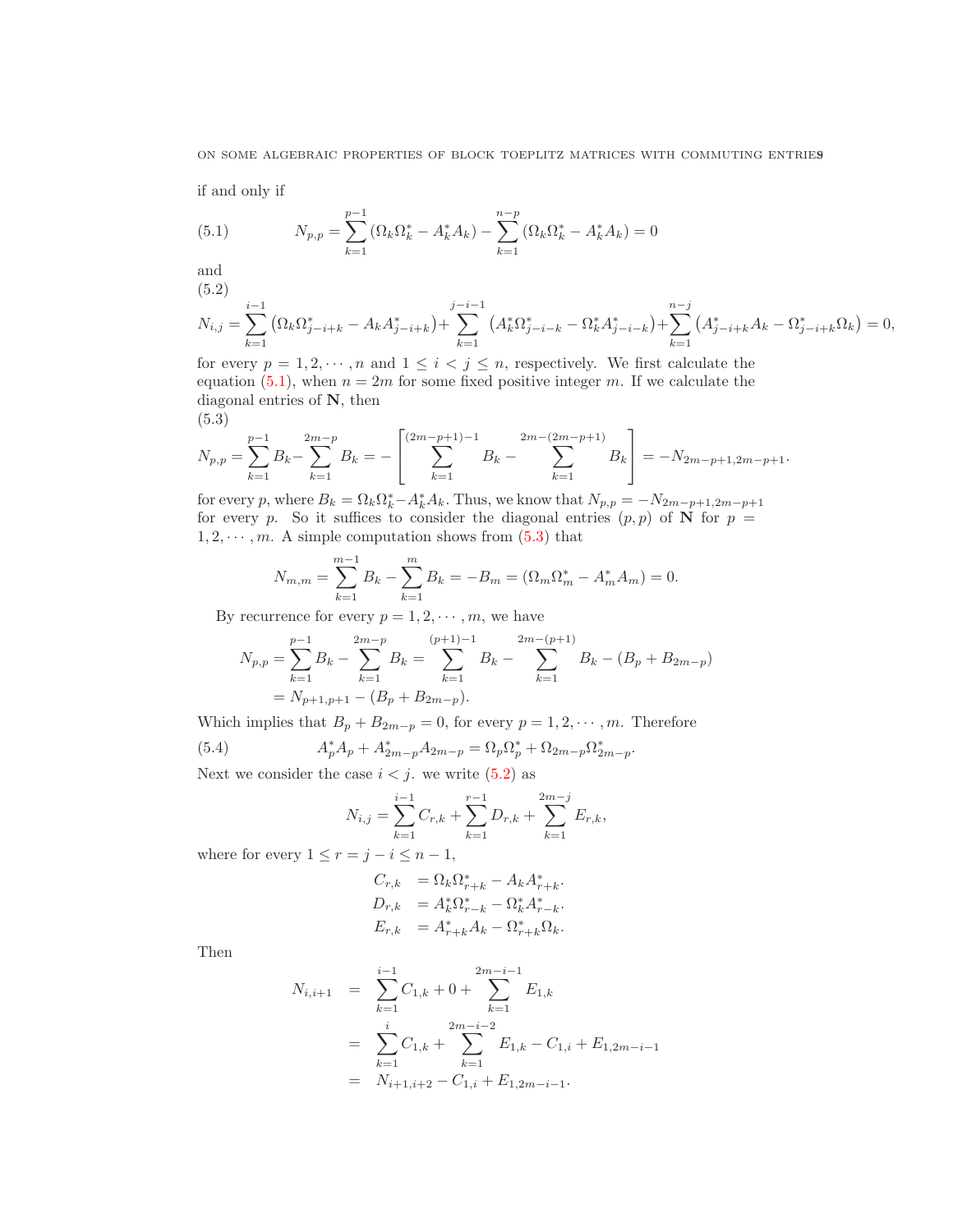Then  $C_{1,i} - E_{1,2m-i-1} = 0$ , therefore

(5.5)  $\Omega_i \Omega_{i+1}^* + \Omega_{2m-i}^* \Omega_{2m-(i+1)} = A_i A_{1+i}^* + A_{2m-i}^* A_{2m-(i+1)},$ and

$$
N_{i,i+2} = \sum_{k=1}^{i-1} C_{2,k} + D_{2,1} + \sum_{k=1}^{2m-i-2} E_{2,k}
$$
  
= 
$$
\sum_{k=1}^{i} C_{2,k} + D_{2,1} + \sum_{k=1}^{2m-i-3} E_{2,k} - C_{2,i} + E_{2,2m-i-2}
$$
  
= 
$$
N_{i+1,i+3} - C_{2,i} + E_{2,2m-i-2}.
$$

Then  $C_{2,i} = E_{2,2m-i-2} = 0$ , therefore

(5.6) 
$$
\Omega_i \Omega_{i+2}^* + \Omega_{2m-i}^* \Omega_{2m-(i+2)} = A_i A_{2+i}^* + A_{2m-i}^* A_{2m-(i+2)}.
$$

Similar computations for  $N_{i,i+r}$ ,  $r = 3, 4, \cdots, 2m - i$ , yields that

<span id="page-9-6"></span>(5.7) 
$$
\Omega_i \Omega_{i+r}^* + \Omega_{2m-i}^* \Omega_{2m-(i+r)} = A_i A_{i+r}^* + A_{2m-i}^* A_{2m-(i+r)}.
$$

Hence by equations  $(5.3-5.7)$ , we conclude that **A** is normal if and only if for each  $1 \leq s, k \leq n-1$ 

(5.8) 
$$
\Omega_s \Omega_k^* + \Omega_{n-s}^* \Omega_{n-k} = A_s A_k^* + A_{n-s}^* A_{n-k}.
$$

A similar method works for the case  $n = 2m + 1$ . Hence, we complete the proof.  $\Box$ 

We end this section with the following example.

<span id="page-9-7"></span>Corollary 5.3. *If*  $A = T(A, \Omega) + A_0 \in \mathcal{T}_n \otimes A$ *, such that* A *commute with*  $S_X$ *for some unitary*  $X \in \mathcal{A}'$ *, then* **A** *is normal.* 

*Proof.* If  $\mathbf{AS}_X = \mathbf{S}_X \mathbf{A}$ , then it follows from Theorem [4.5,](#page-6-0) that  $\Omega = X^* \circ \tilde{A}$ . Since  $X \in \mathcal{A}'$  is unitary, then for every  $1 \leq s, k \leq n-1$ ,

$$
\Omega_s \Omega_k^* + \Omega_{n-s}^* \Omega_{n-k} = X^* A_{n-s}^* A_{n-k} X + A_s X X^* A_k^*
$$
  
=  $A_s A_k^* + A_{n-s}^* A_{n-k}.$ 

Therefore , Theorem [5.2](#page-7-1) implies that A is normal.

**Remark 5.4.** In the scalar case  $A = \mathbb{C}$ , Corollary [5.3](#page-9-7) recaptures the normality of *generalized circulant matrices (see* [\[13\]](#page-10-5)*).*

### **ACKNOWLEDGMENTS**

#### **REFERENCES**

- <span id="page-9-0"></span>[1] C. Gu, L. Patton, Commutation relation for Toeplitz and Hankel matrices, SIAM J. Matrix Anal. Appl. 24 (2003), 728–746.
- <span id="page-9-2"></span>[2] D. Farenick, M. Krupnik, N. Krupnik, W. Lee, Normal Toeplitz matrices, SIAM J. Matrix Anal. Appl., 17 (1996), 1037-1043.
- <span id="page-9-1"></span>[3] D. Ikramov, On a description of normal Toeplitz matrices, Comput. Math. Math. Phys., 34 (1994), 399–404.
- <span id="page-9-3"></span>[4] D. Ikramov, Classification of normal Toeplitz matrices with real elements, Math. Notes, 57 (1995), 463-469.
- <span id="page-9-4"></span>[5] D. Ikramov, N. Chugunov, A criterion for the normality of a complex Toeplitz matrix, Comput. Math. Math. Phys., 36 (1996), pp. 131–137.
- <span id="page-9-5"></span>[6] D. Ikramov, N. Chugunov, On the skew-symmetric part of Toeplitz matrices, Math. Notes, 63 (1998), 124–127.

$$
\sqcup\!\sqcup
$$